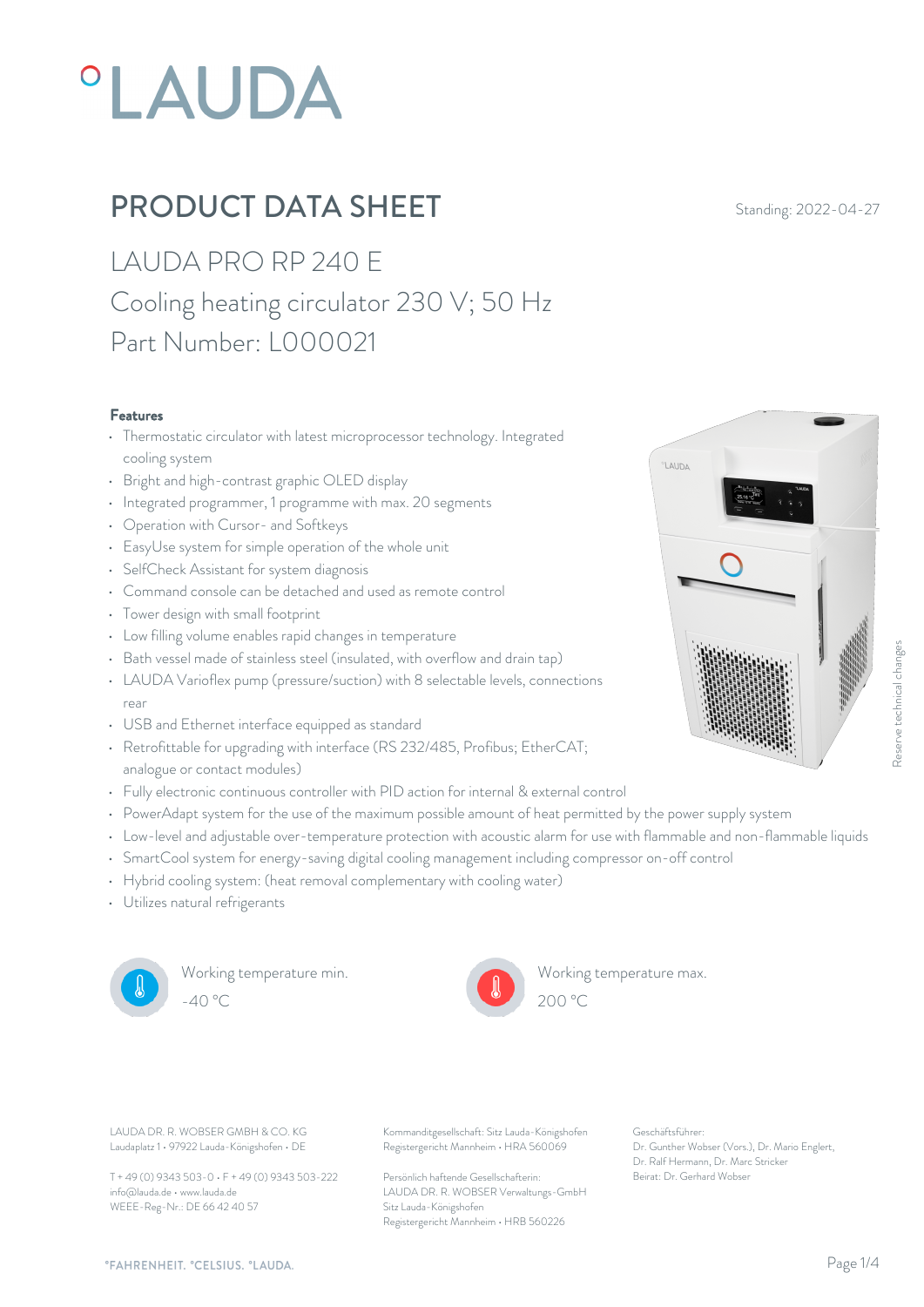## *°LAUDA*

## PRODUCT DATA SHEET Standing: 2022-04-27

### LAUDA PRO RP 240 E Cooling heating circulator 230 V; 50 Hz Part Number: L000021

#### Technical Features (according to DIN 12876)

| Working temperature range                                                        | $-40200 °C$                                                                            |                                                                                                           |                           |  |
|----------------------------------------------------------------------------------|----------------------------------------------------------------------------------------|-----------------------------------------------------------------------------------------------------------|---------------------------|--|
| Operating temperature range                                                      | $-40200 °C$                                                                            |                                                                                                           |                           |  |
| Ambient temperature range                                                        | 540 °C                                                                                 | $0.05 \pm K$<br>$2.5$ kW<br>3.7 kW<br>16 A                                                                |                           |  |
| Temperature stability                                                            |                                                                                        |                                                                                                           |                           |  |
| Heater power max.                                                                |                                                                                        |                                                                                                           |                           |  |
| Power consumption max.                                                           |                                                                                        |                                                                                                           |                           |  |
| Current max.                                                                     |                                                                                        |                                                                                                           |                           |  |
| Pump Pressure max.                                                               | 0.7 bar                                                                                |                                                                                                           |                           |  |
| Pump suction max.                                                                | 0.4 bar                                                                                |                                                                                                           |                           |  |
| Pump flow rate pressure max.                                                     | 22 L/min                                                                               |                                                                                                           |                           |  |
| Pump flow max. pressure                                                          | 20 L/min                                                                               |                                                                                                           |                           |  |
| In / Outlet connection thread (outside)                                          | $M16 \times 1$                                                                         |                                                                                                           |                           |  |
| In / Outlet Ø olives                                                             | <b>13 mm</b>                                                                           |                                                                                                           |                           |  |
| Filling volume min.                                                              | 2.4L                                                                                   |                                                                                                           |                           |  |
| Filling volume max.                                                              | 4.4L                                                                                   | $300 \times 430 \times 675$ mm<br>42 kg<br>R-290 (GWP 3); 0.120 kg; 0.0 t CO2-eq                          |                           |  |
| Overall dimensions (WxDxH)                                                       |                                                                                        |                                                                                                           |                           |  |
| Weight                                                                           |                                                                                        |                                                                                                           |                           |  |
| Refrigerant stage 1                                                              |                                                                                        |                                                                                                           |                           |  |
| Power supply                                                                     | 230 V; 50 Hz                                                                           |                                                                                                           | Reserve technical changes |  |
| Power plug                                                                       |                                                                                        | Power cord with angled plug (CEE7/7)                                                                      |                           |  |
|                                                                                  |                                                                                        |                                                                                                           |                           |  |
| LAUDA DR. R. WOBSER GMBH & CO. KG<br>Laudaplatz 1 · 97922 Lauda-Königshofen · DE | Kommanditgesellschaft: Sitz Lauda-Königshofen<br>Registergericht Mannheim · HRA 560069 | Geschäftsführer:<br>Dr. Gunther Wobser (Vors.), Dr. Mario Englert,<br>Dr. Ralf Hermann, Dr. Marc Stricker |                           |  |
| T + 49 (0) 9343 503-0 · F + 49 (0) 9343 503-222                                  | Persönlich haftende Gesellschafterin:                                                  | Beirat: Dr. Gerhard Wobser                                                                                |                           |  |

T + 49 (0) 9343 503-0 • F + 49 (0) 9343 503-222 info@lauda.de • www.lauda.de WEEE-Reg-Nr.: DE 66 42 40 57

> Persönlich haftende Gesellschafterin: Beirat: Dr. Gerhard Wobse LAUDA DR. R. WOBSER Verwaltungs-GmbH Sitz Lauda-Königshofen Registergericht Mannheim • HRB 560226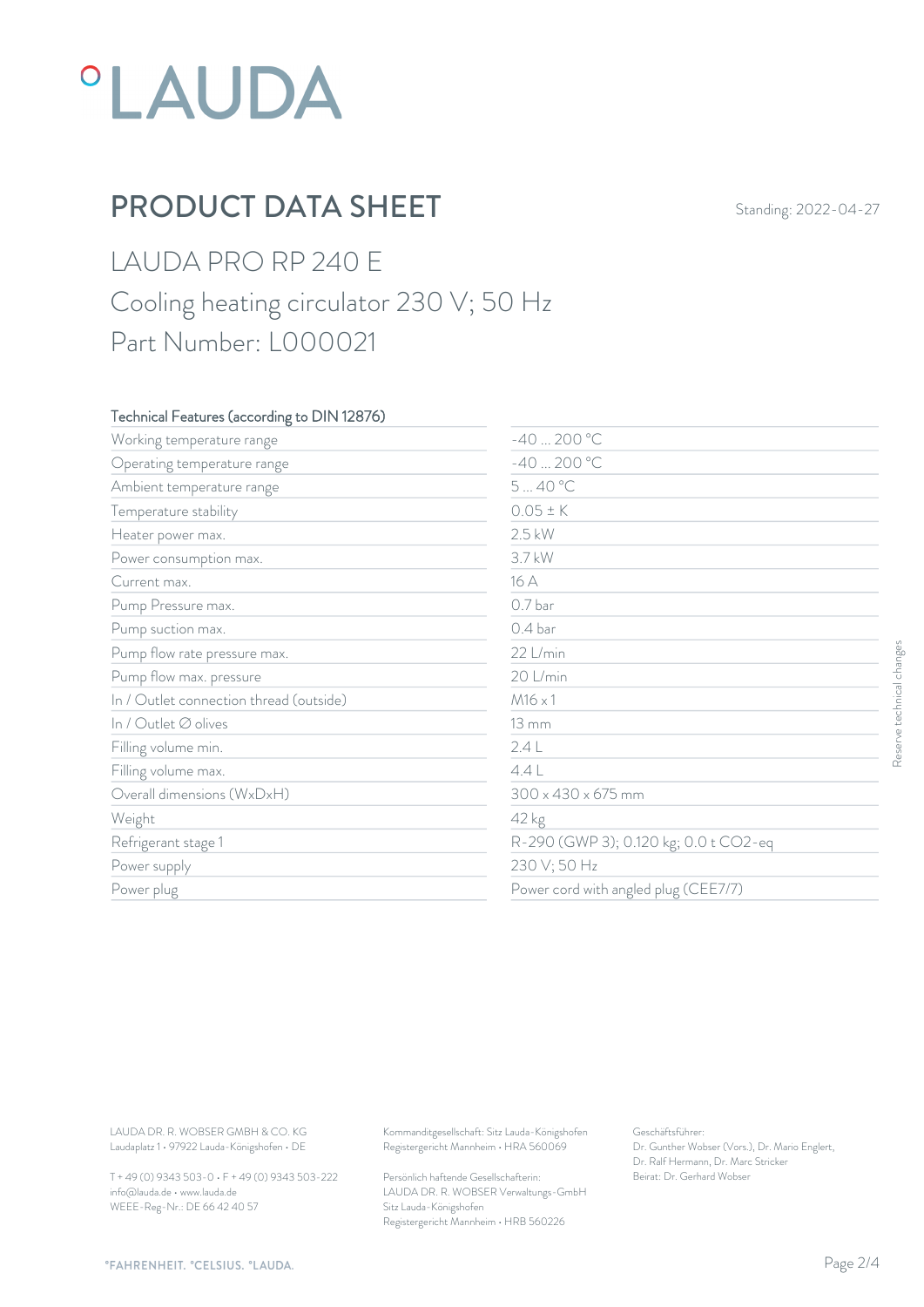

## PRODUCT DATA SHEET Standing: 2022-04-27

## LAUDA PRO RP 240 E Cooling heating circulator 230 V; 50 Hz Part Number: L000021

| Temperature                | Pump stage     | Heat transfer liquid | Cooling Capacity 50 Hz |     |
|----------------------------|----------------|----------------------|------------------------|-----|
| 20 °C                      | 8              | Ethanol              | 0.6 kW                 |     |
| $10\,^{\circ}\mathrm{C}$   | 8              | Ethanol              | 0.6 kW                 |     |
| $\mathrm{O}\ \mathrm{^oC}$ | 8              | Ethanol              | 0.6 kW                 |     |
| $-10\text{ °C}$            | 8              | Ethanol              | 0.41 kW                |     |
| $-20 °C$                   | $\overline{4}$ | Ethanol              | $0.24$ kW              |     |
| $-30 °C$                   | $\overline{4}$ | Ethanol              | 0.12 kW                |     |
| $-35^{\circ}$ C            | $\overline{4}$ | Ethanol              | 0.07 kW                |     |
| $-40 °C$                   | $\overline{2}$ | Ethanol              | $0.02$ kW              | ges |
|                            |                |                      |                        |     |

#### Standard accessories

- 2 screw caps, 2 closing plugs
- 2 nipples 13 mm for pump connectors
- 2 nipples 10 mm with screw cap G3/8 for cooling water

Laudaplatz 1 • 97922 Lauda-Königshofen • DE

T + 49 (0) 9343 503-0 • F + 49 (0) 9343 503-222 info@lauda.de • www.lauda.de WEEE-Reg-Nr.: DE 66 42 40 57

LAUDA DR. R. WOBSER GMBH & CO. KG Kommanditgesellschaft: Sitz Lauda-Königshofen Geschäftsführer: Registergericht Mannheim • HRA 560069

> Persönlich haftende Gesellschafterin: Beirat: Dr. Gerhard Wobse LAUDA DR. R. WOBSER Verwaltungs-GmbH Sitz Lauda-Königshofen Registergericht Mannheim • HRB 560226

Geschäftsführer: Dr. Gunther Wobser (Vors.), Dr. Mario Englert, Dr. Ralf Hermann, Dr. Marc Stricker Beschäftsführer:<br>Beischäftsführer:<br>Dr. Gunther Wobser (Vors.), Dr. Mario Englert,<br>Dr. Ralf Hermann, Dr. Marc Stricker<br>Beirat: Dr. Gerhard Wobser